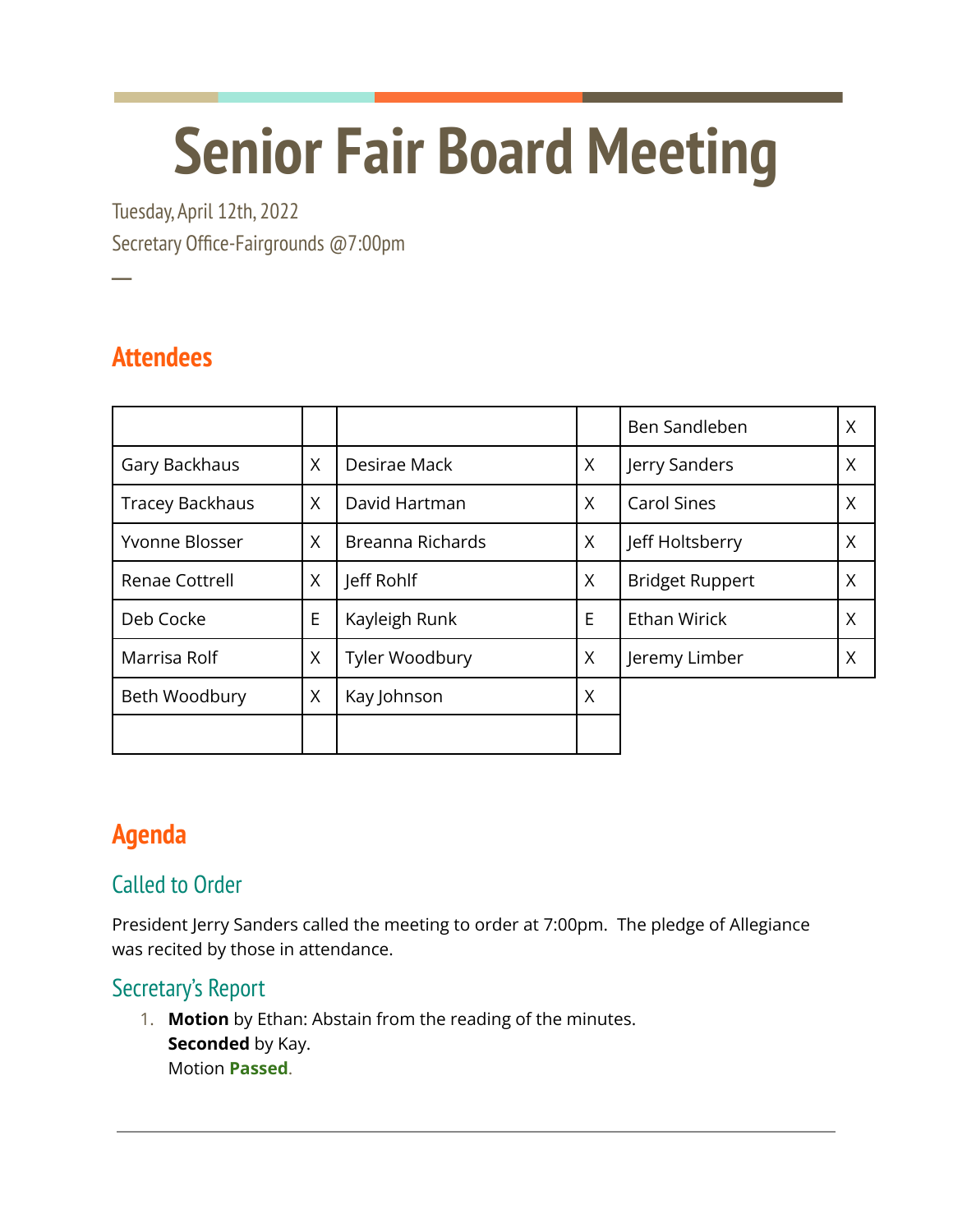2. **Motion** by Kay: Approve the minutes as submitted. **Seconded** byDavid. Motion **Passed**.

#### Financial Report

- 1. Add Ons: Menards bills for the bench materials \$1,049.20
- 2. **Motion** by Jeff H: Accept the financial report. **Seconded** by Ethan: Motion **Passed**. **Motion** by Jeff H: Allow Julie to pay the bills. **Seconded** by David. Motion **Passed.**

#### Guests:

- 1. Defiance County Associate Deputy
- 2. Dana Phipps
- 3. Teresa Johnson

#### Correspondence:

1. Craig Vogel- Update on campground electricity.

#### Committees:

- 1. Grounds- Work day scheduled for 4/23/22 -9AM
- 2. E-Board-

-Carol is having FFA build 12 wood bench's for around the fair.

-Katie Davis and Allison Flory and interested in helping out with the Royalty Program. They will be invited to the next E-Board meeting.

#### Old Business

1. Teresa Johnson- Jr.Fair update.

-Ordering cleaning supplies.

-Online skillathon judging

**Motion** by Yvonne **Seconded** by Beth: Motion **Passed**.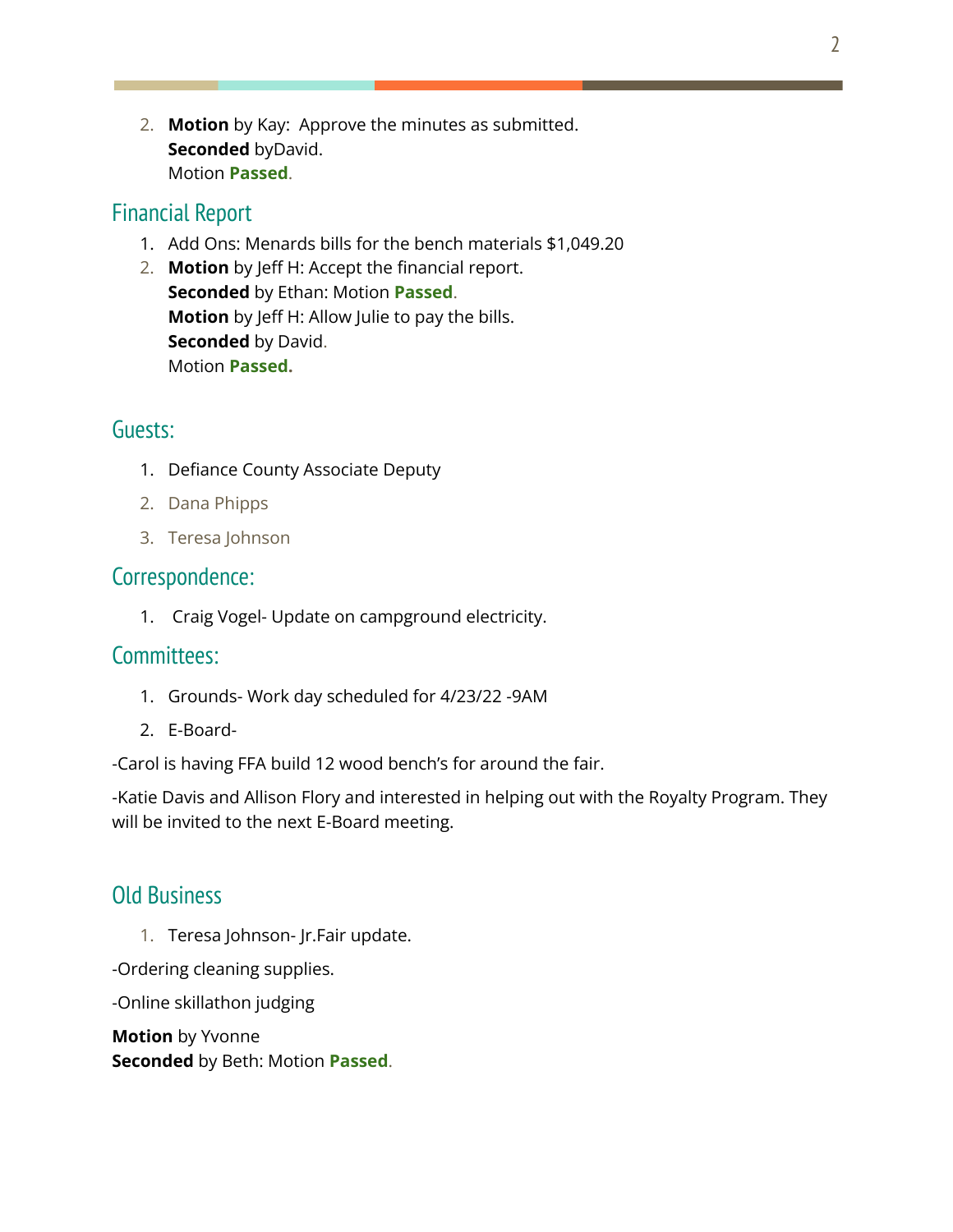- 2. Deb, Kayleigh, and Jerry met with Mike from the tribune to go over options on the Fair tab.
- 3. Mower financing

**Motion** by Kay to do 48 months at 3.78% **Seconded** by Tracey: Motion **Passed**.

#### New Business

- 1. District meeting update.
- 2. Water leak under the grandstand. Jerry is working with the city to find the exact location.
- 3. Tyler Woodbury moved from Adam's township to Washington township

#### **Motion** by Jeff to appoint Tyler to Washington Twp **Seconded** by Ethan: Motion **Passed**.

- 1. Bridget- Update on craft show coming up.
- 2. KOI drag racing May 21st-

#### **Motion** by Ben

**Seconded** by Desirae. Motion Passed

- 3. Deb- Theming the fair to honor our late Fairboard members. Bring theme ideas to the next Fairboard meeting.
- 4. Curtains needed for the hog barn to prevent the hogs from getting sunburnt. Bobby Brown is willing to head up fundraising.

**Motion** by Jeff R

**Seconded** Desirae. Motion Passed.

5. Beth and Breanna presented ideas for Sunday's entertainment.

**Motion** by Desirae to bring in A-Bar Rodeo for Sunday entertainment.

**Seconded** by Kay. Motion Passed

6. **Motion** by Ethan to accept CV Electrics bid at \$7600. **Seconded** by Breanna: Motion **Passed**.